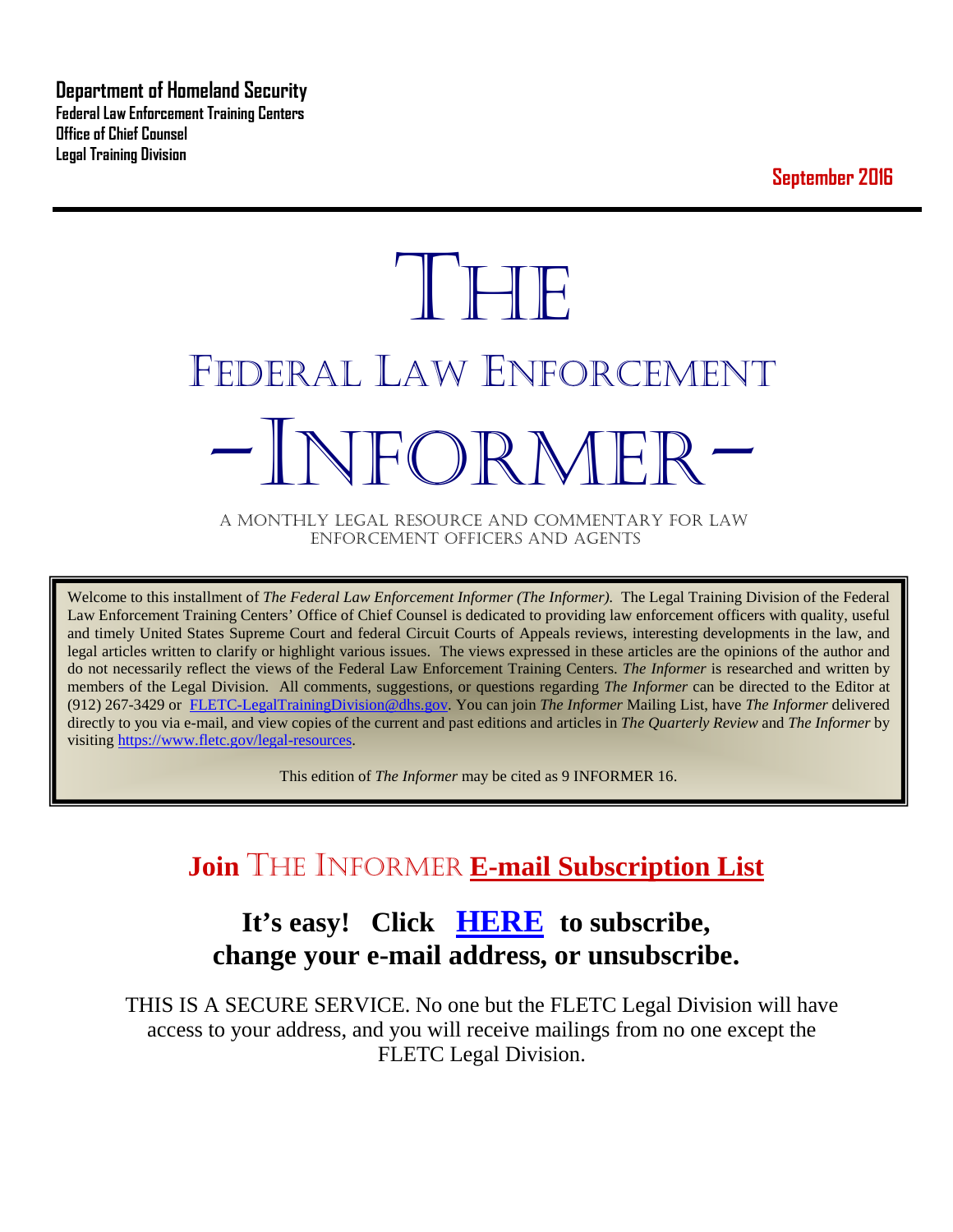# **The Informer – September 2016**

# **Case Summaries**

# **[Circuit Courts of Appeals](#page-4-0)**

## **[First Circuit](#page-4-1)**

| <b>United States v. Young:</b> Whether officers violated the <i>Fourth Amendment</i> when they<br>entered Coleman's apartment to arrest the defendant on an outstanding warrant5                 |
|--------------------------------------------------------------------------------------------------------------------------------------------------------------------------------------------------|
| <b>Second Circuit</b>                                                                                                                                                                            |
| <b>United States v. Caraballo:</b> Whether exigent circumstances justified the pinging                                                                                                           |
| United States v. Cunningham: Whether officers established reasonable suspicion to                                                                                                                |
| <b>Sixth Circuit</b>                                                                                                                                                                             |
| <b>United States v. Doxey:</b> Whether warrantless search of a parolee was supported by                                                                                                          |
| <b>D.E.</b> v. Doe: Whether a motorist who mistakenly arrives at the international border is                                                                                                     |
| <b>Seventh Circuit</b>                                                                                                                                                                           |
| <b>United States v. Caira:</b> Whether the defendant had a reasonable expectation of privacy<br>in his IP address when he logged on to his computer and accessed his Hotmail account             |
| <b>Eighth Circuit</b>                                                                                                                                                                            |
| <b>United States v. Zamora-Garcia:</b> Whether officers exceeded the scope of a consent<br>search, and whether officers were justified in drilling into the defendant's car to reach             |
| <b>United States v. Bailey:</b> Whether the defendant's statements, which were captured on<br>audio and video while he was alone in the back of an officer's car, were admissible11              |
| <b>United States v. Faler:</b> Whether officers received implied consent to enter an apartment<br>which eventually led to the defendant's arrest and the seizure of evidence from his backpack12 |
| United States v. Fields: Whether an officer had reasonable suspicion to conduct a Terry                                                                                                          |
| <b>United States v. Camberos-Villapuda:</b> Whether officers violated the <i>Fourth Amendment</i><br>after they entered a yard without a warrant, examined a vehicle on the property, and        |
| <b>United States v. Rodriguez:</b> Whether officers received implied consent from the                                                                                                            |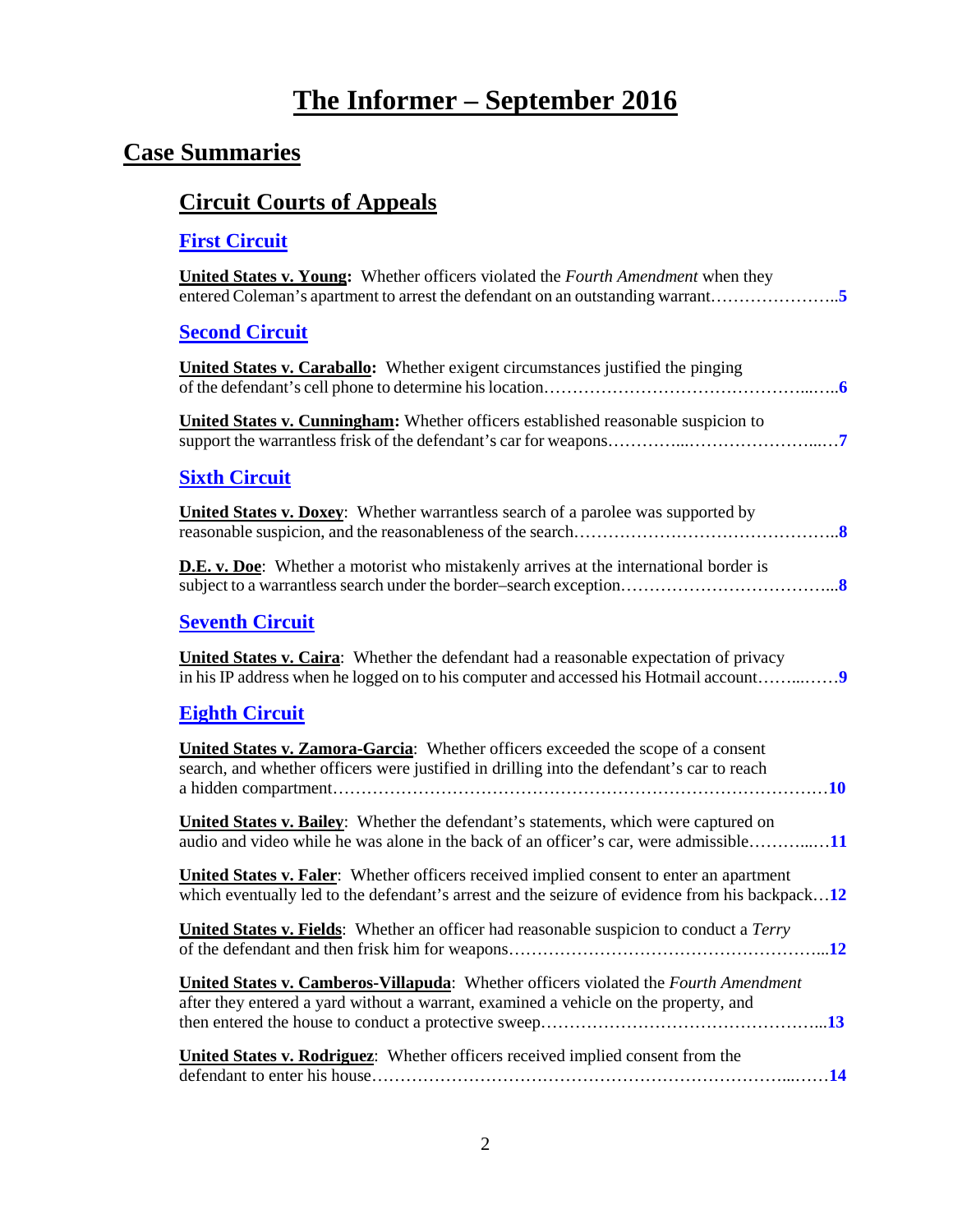| <b>United States v. Arnold:</b> Whether the defendant's suspicionless seizure at a police                                                                                                                                                                                 |
|---------------------------------------------------------------------------------------------------------------------------------------------------------------------------------------------------------------------------------------------------------------------------|
| <b>Tenth Circuit</b>                                                                                                                                                                                                                                                      |
| <b>United States v. Ackerman:</b> Whether the National Center for Missing and Exploited<br>Children (NCMEC) qualified as a governmental entity for <i>Fourth Amendment</i> purposes,<br>and whether the government's warrantless search of the defendant's email violated |
| <b>Vasquez v. Lewis:</b> Whether officers were entitled to qualified immunity after they                                                                                                                                                                                  |
| <b>Eleventh Circuit</b>                                                                                                                                                                                                                                                   |
| Inited Ctotegy Dkilling. Whather a givil write of hadily attachment is conjugated                                                                                                                                                                                         |

**United States v. Phillips:** Whether a civil writ of bodily attachment is equivalent to a criminal arrest warrant for purposes of the *Fourth Amendment*…………………………….…**[18](#page-17-1)**

♦

#### **FLETC Informer Webinar Series**

#### **1**. **Protective Sweeps**

2-hour webinar presented by Bruce Barnard, FLETC Legal Division. This webinar will explore in-depth the warrantless "protective sweep" doctrine as it has evolved from *Maryland v. Buie*. We will discuss the rule generally, and then look at differences in the application of the doctrine in different situations by reviewing cases from the various circuits.

#### **Date and Time: Wednesday September 28, 2016 2:30 p.m. EDT**

**To join this webinar: <https://share.dhs.gov/informer>**

#### ♦

#### **2. Law Enforcement Legal Refresher Training**

1-hour webinar presented by Bruce Barnard, FLETC Legal Division. This webinar focuses on *Fourth* and *Fifth Amendment* law and is designed to meet the training requirements for state and federal law enforcement officers who have mandated legal refresher training requirements.

#### **Date and Time: Thursday September 29, 2016 11:30 a.m. EDT**

**To join this webinar: <https://share.dhs.gov/informer>**

♦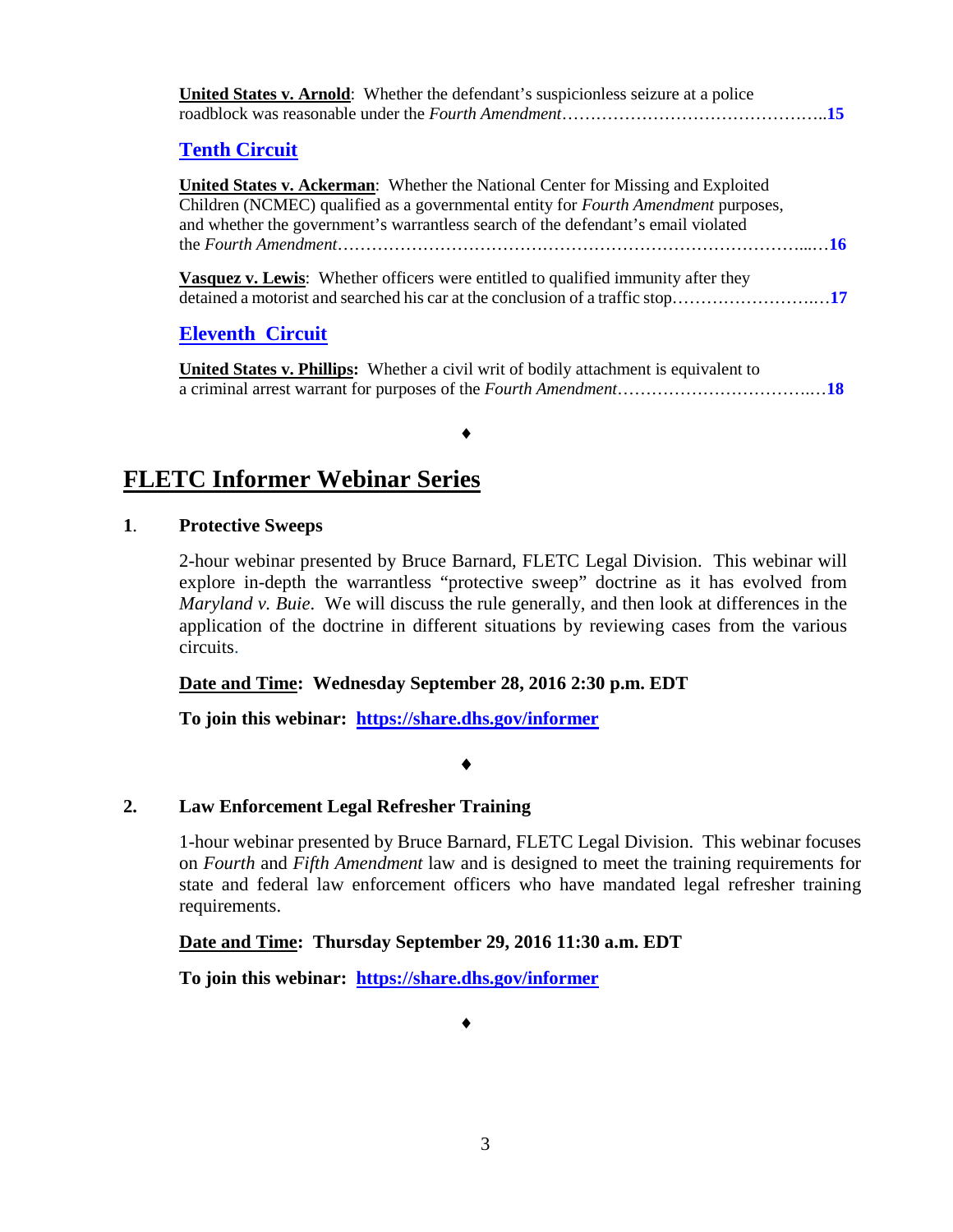#### **3. The Fifth Amendment and Compelling Unencrypted Data, Encryption Codes and/or Passwords**

1 ½ - hour webinar presented by Bob Cauthen, Assistant Chief, FLETC Legal Division. This webinar will examine the Fifth Amendment Self-Incrimination Clause and three United States Supreme Court decisions that form the underpinnings of the legal analysis concerning documents and data on electronic devices and then cover federal case law analyzing whether, and if so how, the government can compel a suspect or defendant to disclose a password or encryption code or produce an unencrypted version of data already lawfully in the government's possession.

#### **Date and Time: Tuesday, October 4, 2016 2:00 p.m. EDT**

**To join this webinar:<https://share.dhs.gov/informer>**

♦

# **Join us every Wednesday from 11:45 a.m to 12:15 p.m. (EDT) for:**

## **Bruce's Brownbag Webinar!**

Each week, Bruce Barnard selects a very recent Federal case that is "hot off the press" and discusses the impact and possible lessons learned for law enforcement officers. This webinar series is intentionally offered over the lunch break, so pack your lunch on Wednesday, eat at your desk, and join us for an interesting discussion on cases involving the legal aspects of law enforcement. **The site is always running and you can download slides and recordings of previous webinars in the archives on the site.** We hope to see you every Wednesday!

**To join Bruce's Brown Bag Webinar: <https://share.dhs.gov/bbw>**

#### ♦

# **FLETC Informer Webinar Series**

#### **To participate in a FLETC Informer Webinar:**

- 1. Click on the link to access the Homeland Security Information Network (HSIN).
- 2. If you have a HSIN account, enter with your login and password information.
- 3. If you do not have a HSIN account click on the button next to "Enter as a Guest."
- 4. Enter your name and click the "Enter" button.
- 5. You will now be in the meeting room and will be able to participate in the webinar.
- 6. Even though meeting rooms may be accessed before a webinar, there may be times when a meeting room is closed while an instructor is setting up the room.
- 7. Meeting rooms will be open at least one-hour before a scheduled webinar.
- 8. Training certificates will be provided at the conclusion of each webinar.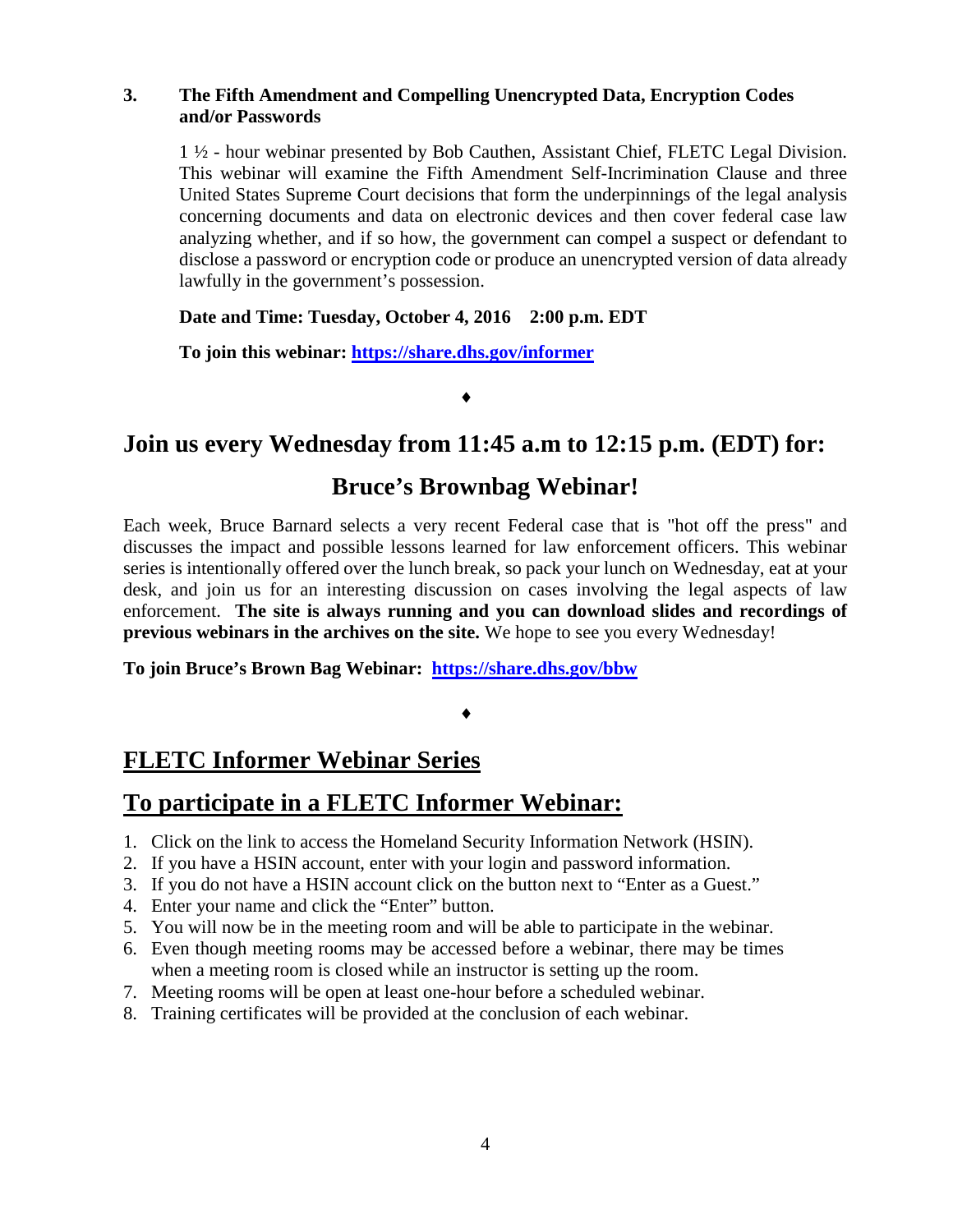# CASE SUMMARIES Circuit Courts of Appeal

# <span id="page-4-1"></span><span id="page-4-0"></span>**First Circuit**

#### <span id="page-4-2"></span>**United States v. Young, 2016 U.S. App. LEXIS 15275 (1st Cir. Me. Aug. 19, 2016)**

Officers obtained an arrest warrant for Young. The officers went to three different residences, but did not locate Young. The officers then obtained information from an informant who stated if Young was not at any of the three residences already checked, then "he had to be back with his former girlfriend." The officers determined Young's former girlfriend was named "Jen," who lived in an apartment located on Walnut Street.

The officers went to the apartment building on Walnut Street and saw a car parked outside that they knew belonged to Jennifer Coleman. The officers knew Coleman previously lived with Young at a different location. Two officers entered the building, went to Coleman's apartment, and knocked on the door. When Coleman's daughter opened the door, the officers asked to speak to her mother. When Coleman got to the door, the officers had, without consent, stepped inside the apartment. After Coleman told the officers that Young was present, the officers walked past Coleman, without her consent, and entered a bedroom where they saw Young. The officers arrested Young and eventually seized cocaine and a firearm located in the bedroom.

Young argued the officers' initial entry into Coleman's apartment violated the *Fourth Amendment* because the officers did not have a reasonable belief that he resided at Coleman's apartment and that he was present when they entered it.

The court agreed. In *[Payton v. New York](https://supreme.justia.com/cases/federal/us/445/573/case.html)* the United States Supreme Court held that police officers attempting to execute an arrest warrant have limited authority to enter a dwelling in which the suspect lives when there is reason to believe the suspect is inside the dwelling. In this case, the court concluded the officers did not establish a reasonable belief that Young resided at Coleman's apartment. The information obtained from the informant that Young "had to be back with his former girlfriend" was insufficient to support a reasonable suspicion that Young was living with Coleman, as it was not based on any actual, present knowledge of Young's whereabouts.

Even if the officers had a reasonable belief that Young resided at Coleman's apartment, the court found there was nothing to indicate that the officers reasonably believed Young was present when they entered the apartment. The presence of Coleman's car in front of the apartment building indicated that Coleman might be inside the apartment, not Young. In addition, the officers did nothing to confirm Young's presence such as conducting surveillance or placing a telephone call to the apartment. As a result, the court held the evidence seized from Coleman's apartment should have been suppressed.

For the court's opinion: [http://cases.justia.com/federal/appellate-courts/ca1/15-1495/15-1495-](http://cases.justia.com/federal/appellate-courts/ca1/15-1495/15-1495-2016-08-19.pdf?ts=1471636806) [2016-08-19.pdf?ts=1471636806](http://cases.justia.com/federal/appellate-courts/ca1/15-1495/15-1495-2016-08-19.pdf?ts=1471636806)

\*\*\*\*\*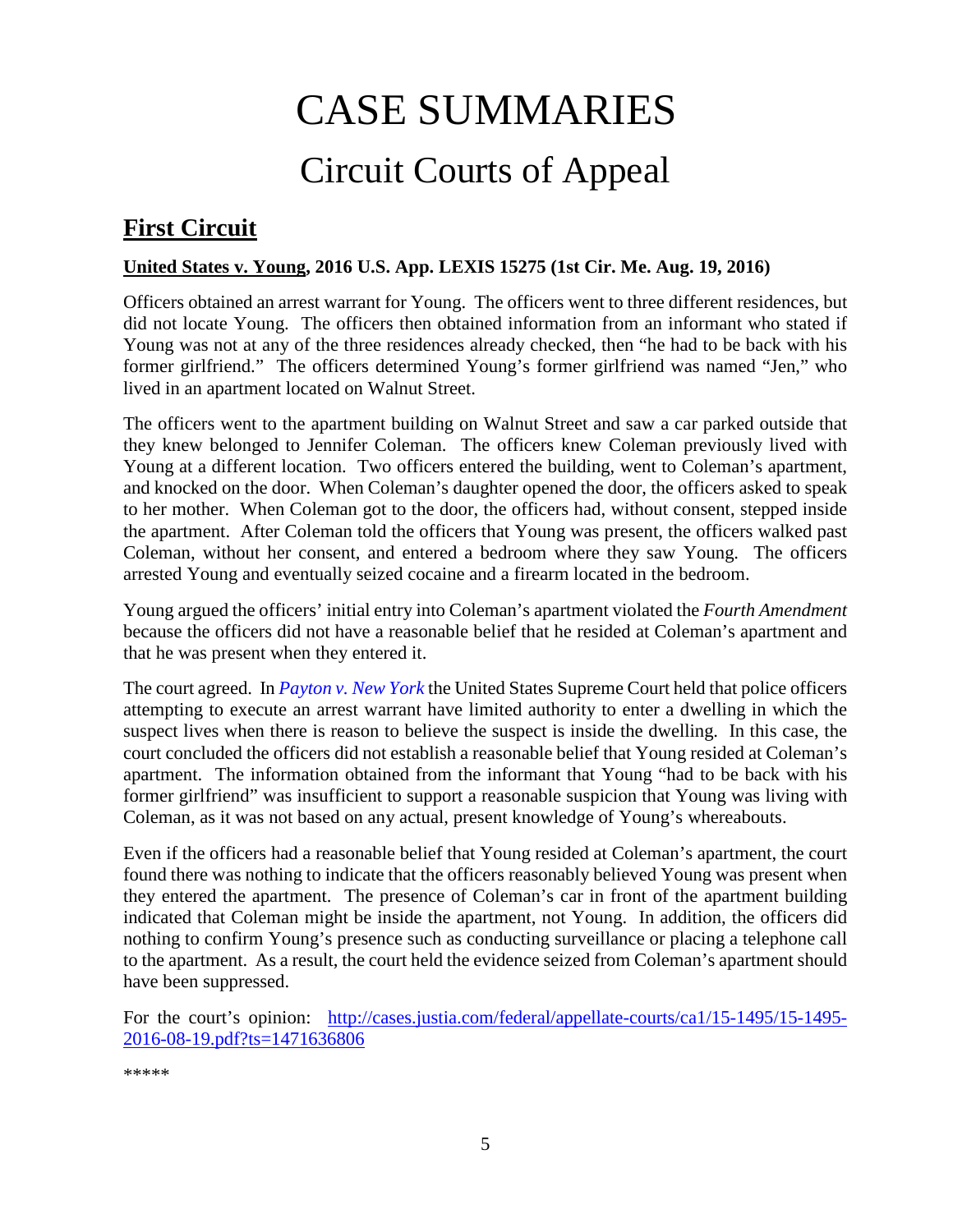# <span id="page-5-0"></span>**Second Circuit**

#### <span id="page-5-1"></span>**United States v. Caraballo, 2016 U.S. App. LEXIS 13870 (2d Cir. Vt. Aug. 1, 2016)**

Officers arrested Melissa Barratt for distribution of drugs. At the time, Barratt told the arresting officers she was extremely afraid of Caraballo, with whom she worked dealing drugs. Barratt told the officers Caraballo would "kill her" if he knew she cooperated with the officers and that Caraballo was a violent person with access to firearms. Even though the officers attempted to have Barratt cooperate with them in their ongoing investigation against Caraballo, she refused.

Two months later, officers discovered Barratt's deceased body in a wooded area with a single gunshot wound to the back of her head. The officers suspected Caraballo in Barratt's homicide. In addition, the officers were concerned for the safety of undercover officers and confidential informants who had infiltrated Caraballo's organization within the last two months. Consequently, the officers believed it was necessary to locate Caraballo immediately.

The officers knew Caraballo's cell phone numbers and considered applying for a warrant to have Sprint, the cell phone provider, "ping" or track Caraballo's location through the global positioning system (GPS) of his two phones. While the officers believed they could obtain a warrant within a matter of hours, the officers knew, based on experience, that it could take Sprint several days or weeks to provide the GPS information requested in the warrant. Believing an emergency existed that involved a serious threat of death or serious bodily injury, the officers consulted with the county's state attorney who agreed. As a result, the officers requested Sprint ping Caraballo's cell phones without first obtaining a warrant.

Sprint pinged Caraballo's phones and relayed location information obtained from one of the phones to the officers. Over the next ninety minutes, Sprint pinged Caraballo's phone several times, allowing the officers to locate Caraballo as he drove in his car. After locating Caraballo, the officers conducted a brief visual surveillance before they initiated a traffic stop and arrested him.

Caraballo filed a motion to suppress evidence recovered following his arrest. Caraballo argued that the pinging of his cell phone constituted a warrantless *Fourth Amendment* search.

Without deciding whether the warrantless pinging of Caraballo's cell phone constituted a *Fourth Amendment* search, the court concluded that exigent circumstances justified the officers in pinging Caraballo's cell phone to determine his location.

First, when officers arrested Barratt, she told the officers she was afraid of Caraballo and feared that he would kill her if she cooperated with the officers. Barratt also told the officers Caraballo had violent tendencies and access to firearms. Consequently, when Barratt was found dead with a gunshot wound to the head, it was reasonable for the officers to link Caraballo to Barratt's death. Second, Barratt's death suggested that the officers' investigation of Caraballo's drug operation had been discovered, and the safety of undercover officers and confidential informants could be in jeopardy. Third, the officers did not have a reasonable opportunity to obtain a warrant for the search. Finally, the degree of intrusion into Caraballo's privacy was very slight. The pinging of Caraballo's cell phone occurred for less than two-hours, and when the officers located and identified Caraballo, the pinging immediately stopped.

For the court's opinion: [http://cases.justia.com/federal/appellate-courts/ca2/12-3839/12-3839-](http://cases.justia.com/federal/appellate-courts/ca2/12-3839/12-3839-2016-08-01.pdf?ts=1470061805) [2016-08-01.pdf?ts=1470061805](http://cases.justia.com/federal/appellate-courts/ca2/12-3839/12-3839-2016-08-01.pdf?ts=1470061805)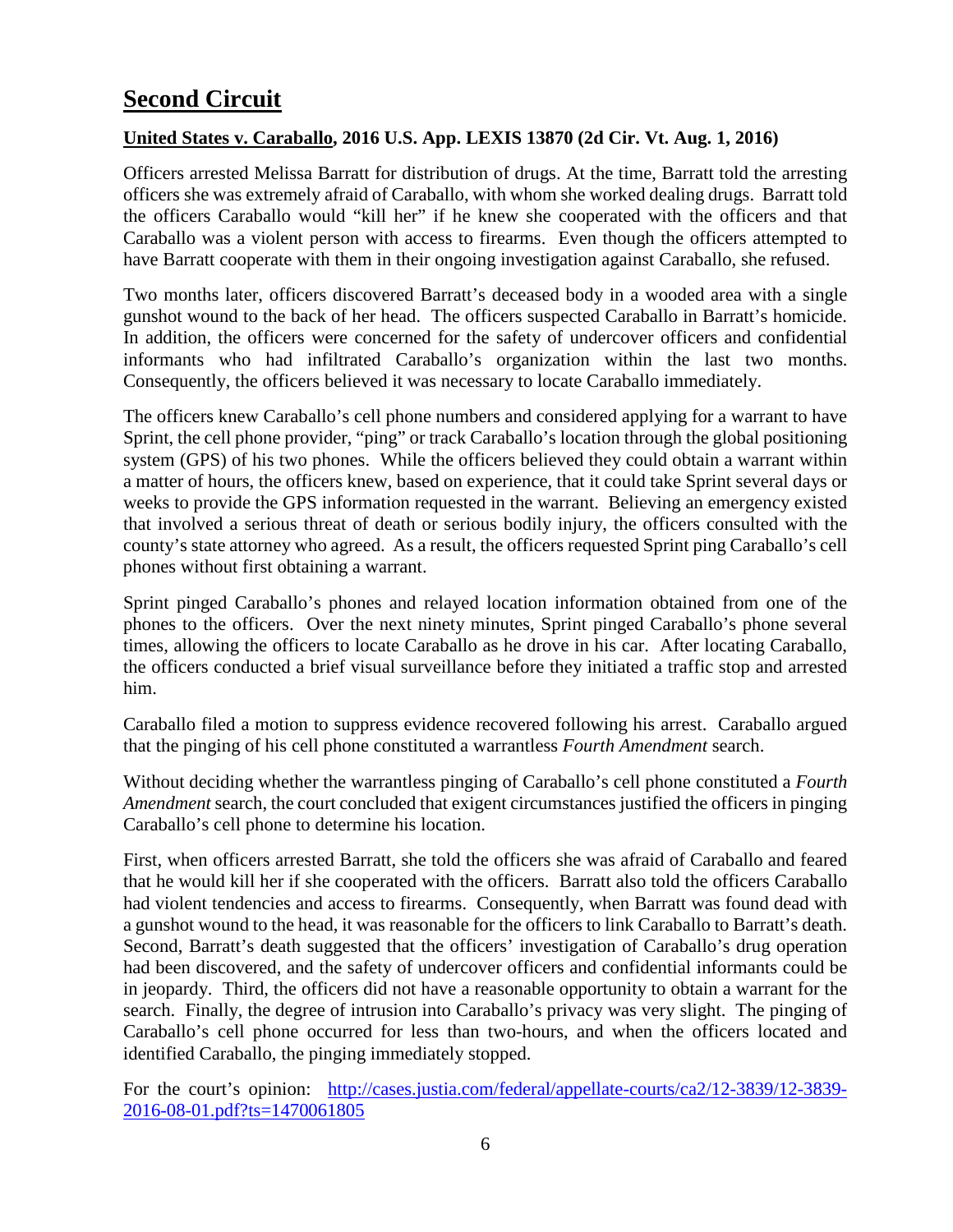#### <span id="page-6-0"></span>**United States v. Cunningham, 2016 U.S. App. LEXIS 16086 (2d Cir. N.Y. Aug. 31, 2016)**

Two officers in an unmarked police car conducted a traffic stop after they saw a car illegally run a stop sign. As the car pulled over, the officers saw the driver's arm move up and down in the middle console area. When the officer approached the car, he saw the driver, Cunningham, holding a cell phone in his right hand to the side of his head. The officer ordered Cunningham to put down the phone, but Cunningham did not immediately comply. The officer then asked Cunningham to produce his driver's license and registration, and again, Cunningham failed to comply immediately. When Cunningham fumbled around the center console, then reached for the glove compartment, the officer ordered Cunningham out of the car. Cunningham immediately exited the car, and the officer asked him if he had any weapons. Cunningham told the officer he had a knife in his pocket. The officer frisked Cunningham and seized a legal pocketknife from Cunningham's pocket.

In the meantime, as the other officer approached the car, he saw Cunningham pick up the cell phone from the console area. However, the officer noticed that the passenger, Scott, was sitting in an unnatural position that he felt was designed to obstruct the officer's view into the car. The officer then ordered Scott out of the car, frisked him, but did not discover any weapons. The first officer then returned to Cunningham's car, searched the passenger compartment, and found a firearm. The officers arrested Cunningham and Scott.

Cunningham filed a motion to suppress the firearm, arguing the officer's warrantless search of his car violated the *Fourth Amendment*.

The court agreed. Police officers are allowed to search the passenger compartment of an automobile, limited to those areas where a weapon might be located, if the officers have reasonable suspicion to believe the suspect is dangerous and might gain immediate control of a weapon. Here, the court found it was not reasonable for the officers to believe that Cunningham and Scott posed an immediate danger to them. First, although the officers saw Cunningham reach toward the center console area, when they encountered him, they saw that Cunningham was holding a cell phone. Second, Cunningham's failure to immediately comply with the officer's initial commands, by itself, did not establish that he or Scott were dangerous. Finally, when asked, Cunningham admitted he had a knife in his pocket, and the officer retrieved a lawful folding pocketknife from him. The court concluded the totality of the circumstances did not support a finding that Cunningham and Scott were dangerous; therefore, the warrantless search of their car violated the *Fourth Amendment*.

Click for the court's opinion: [http://cases.justia.com/federal/appellate-courts/ca2/14-4425/14-](http://cases.justia.com/federal/appellate-courts/ca2/14-4425/14-4425-2016-08-31.pdf?ts=1472653811) [4425-2016-08-31.pdf?ts=1472653811](http://cases.justia.com/federal/appellate-courts/ca2/14-4425/14-4425-2016-08-31.pdf?ts=1472653811)

\*\*\*\*\*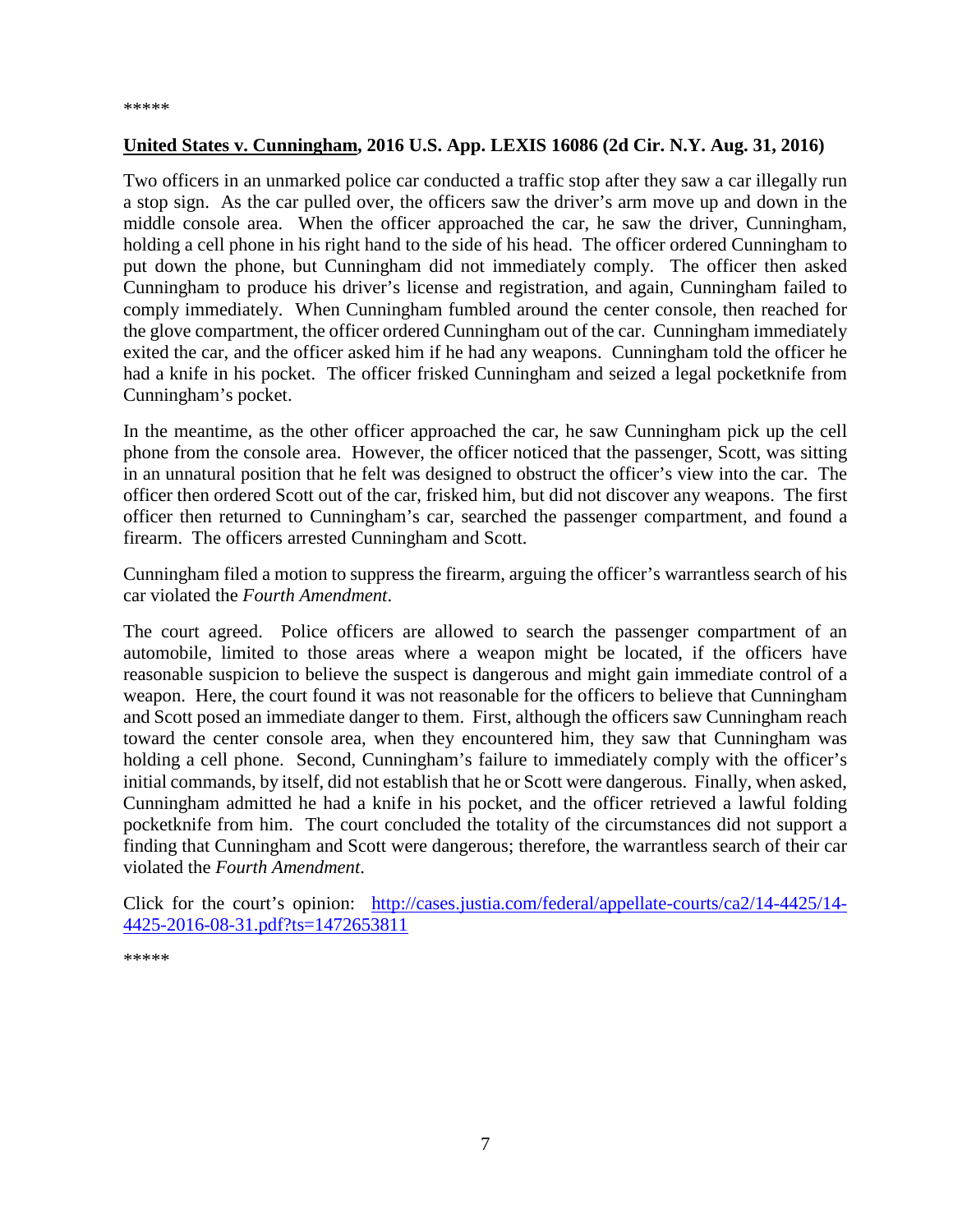# <span id="page-7-0"></span>**Sixth Circuit**

#### <span id="page-7-1"></span>**United States v. Doxey, 2016 U.S. App. LEXIS 15184 (6th Cir. Mich. August 18, 2016)**

Doxey was on parole for a drug offense. As a parolee in Michigan, Doxey was subject to a warrantless search if an officer had reasonable suspicion to believe that Doxey was violating the terms and conditions of his parole.

After receiving a tip from a confidential informant (CI) that Doxey was dealing heroin, officers conducted surveillance on him. During this time, officers saw Doxey engage in an apparent handto-hand drug transaction from his vehicle. The officers also knew Doxey had a suspended driver's license and could not lawfully drive a vehicle. The officers stopped Doxey and interviewed him. Based on Doxey's behavior during the encounter, the officers suspected Doxey was hiding drugs in his rectum.

The officers transported Doxey to the police station for a search. Doxey voluntarily pulled his pants and underwear down, but became combative when the officers tried to examine him. After the officers restrained Doxey they saw the corner of a clear plastic baggie protruding from Doxey's buttocks. One of the officers then "flicked" the baggie out from in-between Doxey's buttocks. It was later confirmed that the baggie contained eight grams of heroin.

Doxey filed a motion to suppress the heroin, arguing the warrantless invasive search by the officers violated the *Fourth Amendment*.

The court disagreed, holding the officers established reasonable suspicion that Doxey was violating the terms and conditions of his parole; therefore, he was subject to a warrantless search. First, the officers received information from a CI that Doxey was dealing heroin. The officers corroborated that information by conducting surveillance of Doxey, where they saw him engage in an apparent hand-to-hand narcotic transaction with another person. Second, after the transaction, the officers saw Doxey violate the law by driving with a suspended license.

Next, the court held the manner in which the officers conducted the search was reasonable. Even though the officer's flicking the baggie from in-between Doxey's buttocks was an invasion of privacy beyond that caused by a visual search, the court noted the baggie was removed from inbetween Doxey's buttocks without any intrusion into his anal cavity, and without any injury, harm or pain to Doxey in a private environment.

For the court's opinion: [http://cases.justia.com/federal/appellate-courts/ca6/14-2600/14-2600-](http://cases.justia.com/federal/appellate-courts/ca6/14-2600/14-2600-2016-08-18.pdf?ts=1471548637) [2016-08-18.pdf?ts=1471548637](http://cases.justia.com/federal/appellate-courts/ca6/14-2600/14-2600-2016-08-18.pdf?ts=1471548637)

\*\*\*\*\*

#### <span id="page-7-2"></span>**D.E. v. Doe, 2016 U.S. App. LEXIS 15670 (6th Cir. Mich. August 25, 2016)**

While driving in Michigan, nineteen-year old D.E. took a wrong turn and inadvertently ended up at the international border with Canada. When D.E. told the toll-booth operator of his mistake, the operator directed him to turn around, without crossing the border, and merge into a lane of traffic containing motorists arriving from Canada. The operator gave D.E. a laminated card to present at the Customs and Border Protection (CBP) booth, which indicated that D.E. was being allowed to turn around without entering Canada, and that D.E. was subject to inspection and search by a CBP official. At the primary inspection booth, D.E. presented the laminated card to a CBP officer and was directed to a secondary inspection area. At the secondary inspection area, two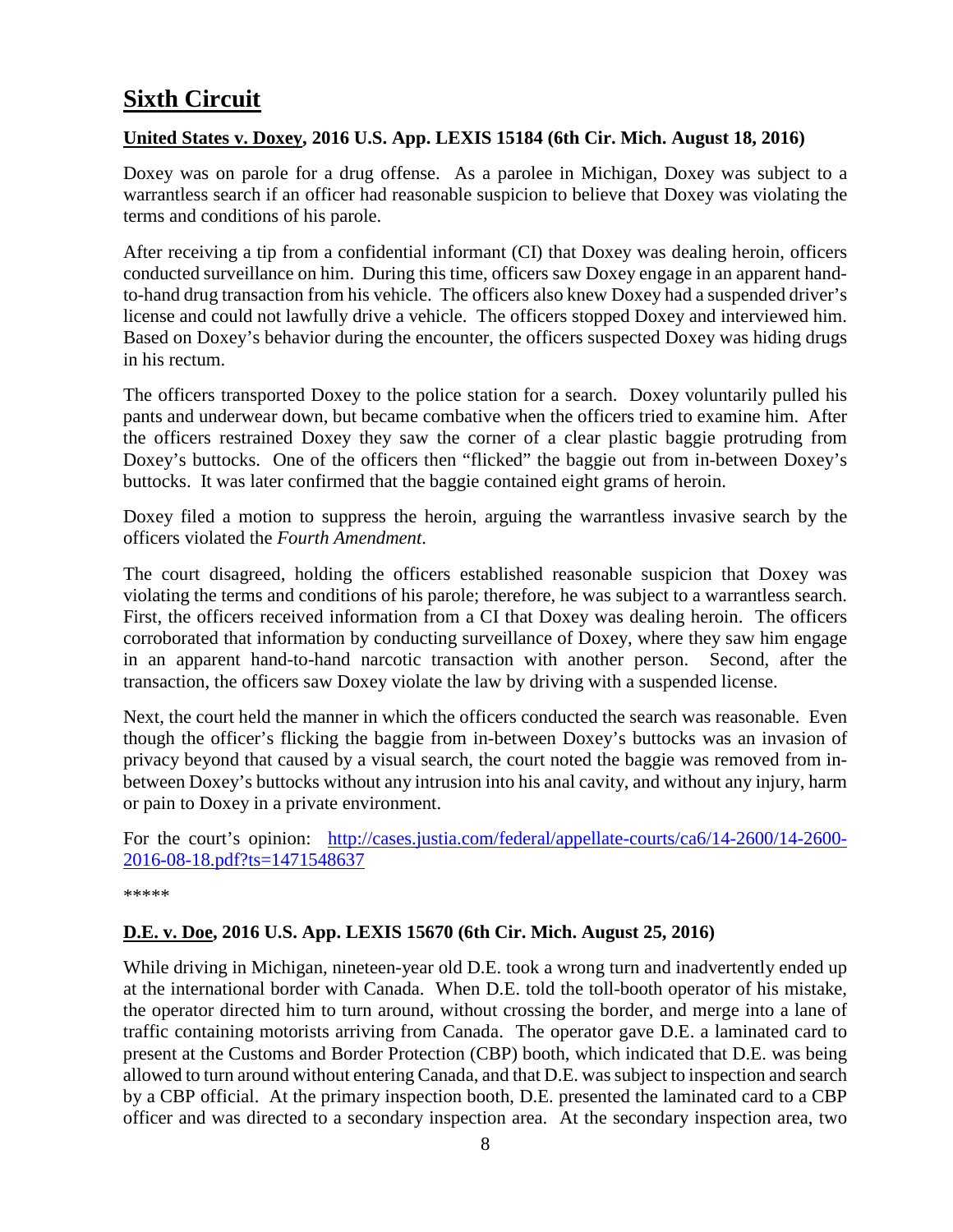CBP officers searched D.E.'s car and found marijuana and drug paraphernalia. The CBP officers detained D.E. in a jail cell for approximately one-hour before a local police officer arrived to take him into custody.

D.E. filed a lawsuit against several CBP officers, claiming that they violated his *Fourth Amendment* rights by detaining him and searching his car. Specifically, D.E. argued that international travel is required for officers to conduct suspicionless searches at the border; therefore, because he never crossed the border, CBP officers unlawfully searched him and his car.

The court dismissed D.E.'s lawsuit, holding the CBP officers' actions were lawful under the border-search exception to the *Fourth Amendment's* warrant and probable cause requirements. First, the Supreme Court has held that routine searches at the border do not require a warrant or any level of suspicion, regardless of whether the motorist intends to cross the border or has mistakenly arrived at the border. Second, that D.E. subjectively did not intend to cross the border is irrelevant as well. There is no reliable way for the CBP officers to tell the difference between a motorist who has just crossed the border and a "turnaround" motorist who is at the border area by mistake. The court commented that it would be "dangerous and quite stupid" for CBP officers to assume that every traveler who claims to be at the border by mistake, or who presents an easily fabricated laminated card, is telling them the truth.

For the court's opinion: [http://cases.justia.com/federal/appellate-courts/ca6/15-2128/15-2128-](http://cases.justia.com/federal/appellate-courts/ca6/15-2128/15-2128-2016-08-25.pdf?ts=1472144638) [2016-08-25.pdf?ts=1472144638](http://cases.justia.com/federal/appellate-courts/ca6/15-2128/15-2128-2016-08-25.pdf?ts=1472144638)

\*\*\*\*\*

# <span id="page-8-0"></span>**Seventh Circuit**

#### <span id="page-8-1"></span>**United States v. Caira, 2016 U.S. App. LEXIS 15098 (7th Cir. Ill. Aug. 17, 2016)**

Over a three-month period, emails were sent from gslabs@hotmail.com to an email address associated with a foreign website that sold chemicals used to make the illegal drug, ecstasy. An agent with the Drug Enforcement Administration (DEA), who had been monitoring the website, sent an administrative subpoena to Microsoft Corporation, the owner of the web-based email service for @hotmail.com email addresses. The subpoena requested, among other things, the internet protocol (IP) address associated with the computer that accessed the gslabs@hotmail.com account. After Microsoft provided the requested information, the DEA learned the IP address associated with the Hotmail account was assigned to Anna Caira, the defendant's wife. The DEA's investigation culminated with Frank Caira being charged with a federal drug violation.

Caira filed a motion to suppress the information obtained from the administrative subpoena, arguing that the DEA's request was a "search" under the *Fourth Amendment*, and that a warrant was required. Specifically, Caria argued that IP addresses reveal information about a computer user's physical location, and people have a reasonable expectation of privacy in their physical location.

The court disagreed. In what has become known as the third-party doctrine, the Supreme Court has held that "a person has no legitimate expectation of privacy in information he voluntarily turns over to third parties." Here, the court noted that Caira shared his IP address with a third party, Microsoft. Every time Caira logged in to his email account he sent Microsoft his IP address so that Microsoft could send back information to be displayed at Caira's physical location. Because Caira voluntarily shared his IP address with Microsoft, the court reasoned he had no reasonable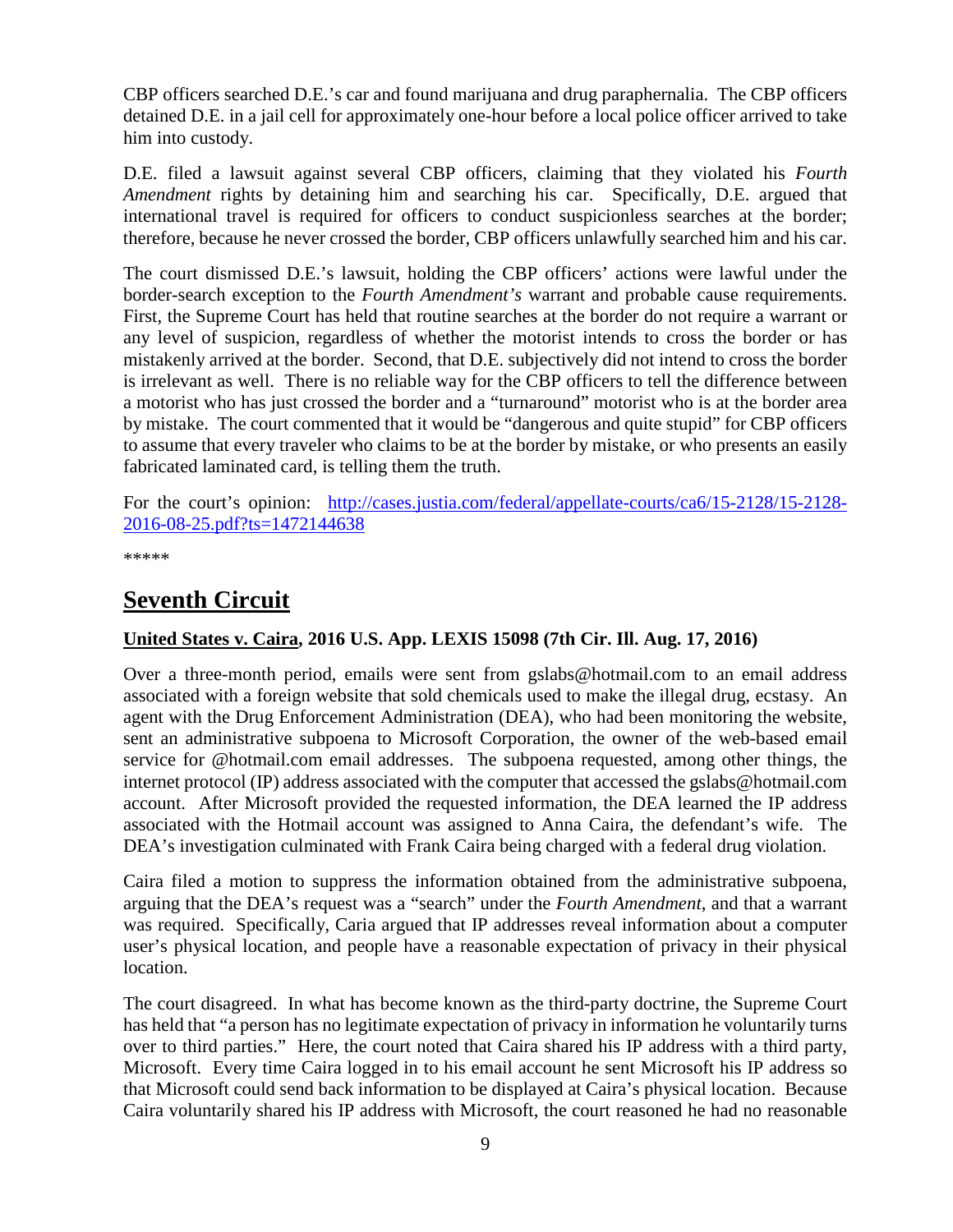expectation of privacy in it. Consequently, the DEA did not conduct a *Fourth Amendment* search when it subpoenaed information from Microsoft that included Caira's IP address.

For the court's opinion: [http://cases.justia.com/federal/appellate-courts/ca7/14-1003/14-1003-](http://cases.justia.com/federal/appellate-courts/ca7/14-1003/14-1003-2016-08-17.pdf?ts=1471453445) [2016-08-17.pdf?ts=1471453445](http://cases.justia.com/federal/appellate-courts/ca7/14-1003/14-1003-2016-08-17.pdf?ts=1471453445)

\*\*\*\*\*

# <span id="page-9-0"></span>**Eighth Circuit**

#### <span id="page-9-1"></span>**United States v. Zamora-Garcia, 2016 U.S. App. LEXIS 13986 (8th Cir. Ark. Aug. 2, 2016)**

An officer stopped Garcia's car after he saw something dragging underneath it. When the officer told Garcia of the dragging part, the officer noticed Garcia was extremely nervous and that Garcia's hands shook when he gave the officer his driver's license. After verifying Garcia's license, the officer asked Garcia for consent to search the car, which Garcia granted. When the officer opened the trunk, he saw the carpet had been glued to the floor. As a former automobile mechanic, the officer knew that car manufacturers generally do not adhere carpets to a vehicle's trunk in this manner. Instead, the officer suspected that the car had been altered to contain a hidden compartment. The officer also saw a large sum of cash in a bag under the luggage in the trunk. The officer then crawled underneath Garcia's car and saw a metal box had been welded to the underbody of the car, spanning the car's entire width. Unable to find a trapdoor to gain entry into this compartment, the officer decided to move the search to police headquarters. Garcia responded, "Okay," and "That's fine." After asking which officer he should follow, as another officer had arrived on scene, Garcia drove his car to headquarters.

Upon arrival at headquarters, the officers continued to search for the compartment's trapdoor. The officers eventually drilled a hole through the floor of the trunk into the hidden compartment. When the officers removed the drill bit, it was covered with green cellophane and a white, crystallike power. The officers located the trapdoor a short time later, pried it open, and discovered fourteen one-pound cellophane bags of methamphetamine. The government charged Garcia with possession with intent to distribute methamphetamine.

Garcia argued that the officers exceeded the scope of his initial consent when they had him drive his car to police headquarters to continue their search.

The court noted that the district court found the officer requested, rather than demanded, that Garcia allow the officers to conduct a more thorough search at headquarters. When Garcia responded "Okay," and "That's fine," and then asked which officer he should follow, the court concluded that Garcia's consent to the continued search of his car at police headquarters was voluntary.

Next, the court recognized that Garcia's general consent to search his car did not allow the officers to drill through the floor of the trunk. The court found that "cutting" or "destroying" an object during a search requires either explicit consent for the destructive search or probable cause. In this case, because Garcia did not explicitly consent to drilling into the car's trunk, the officers had to establish probable cause to drill into the trunk to reach the hidden compartment. Probable cause to search exists when a reasonable person believes that contraband or evidence of a crime is present in the place to be searched.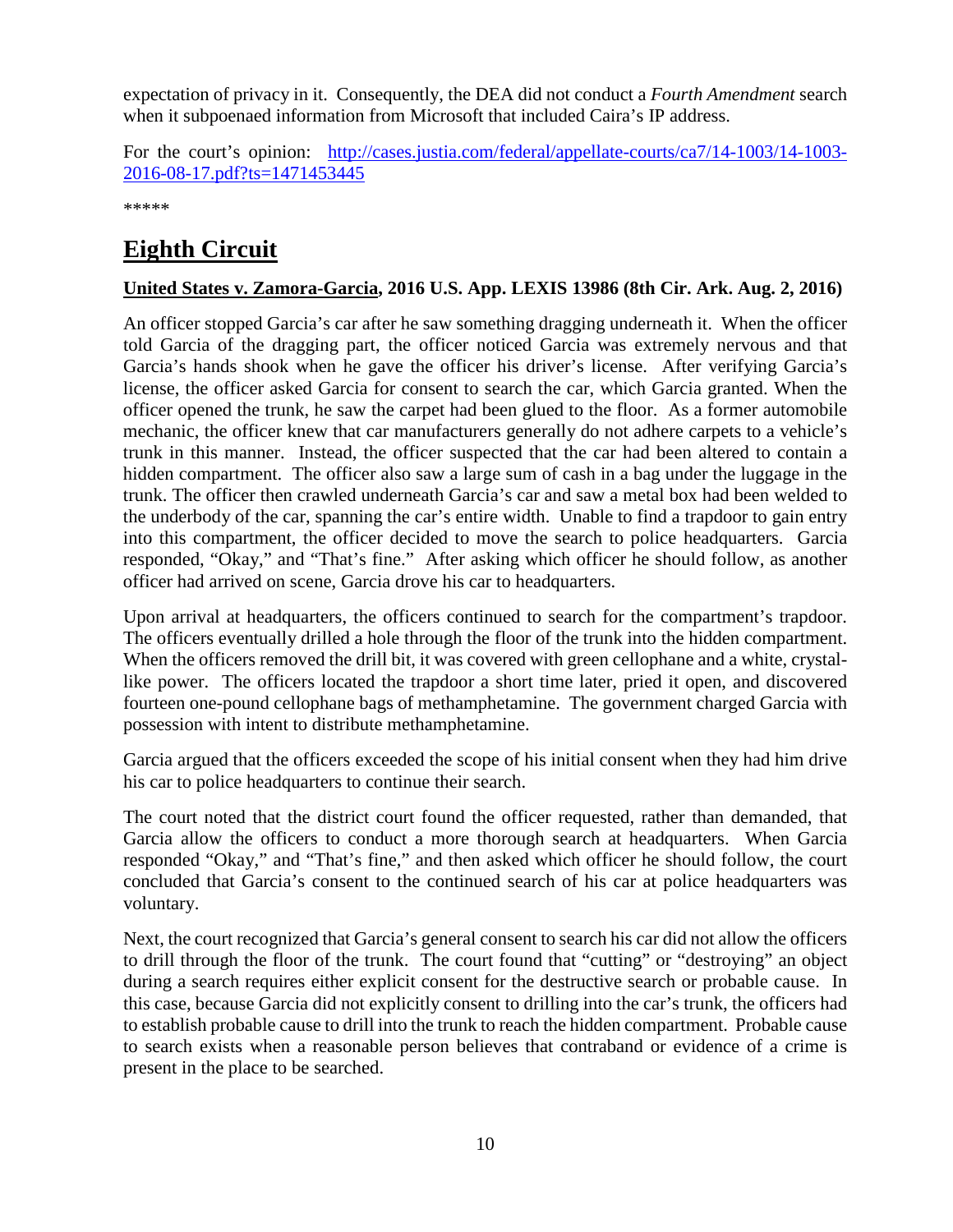The court held the officers established probable cause to believe that contraband would be present in the hidden compartment. First, the existence of the welded metal compartment, itself suggested the car was used for some illegal activity. Second, the officer drew from his twenty-eight years of patrol experience and his prior work as an automobile mechanic to conclude that the compartment served no lawful purpose. Third, the Eighth Circuit has repeatedly cited the existence of a hidden compartment in a vehicle as a significant factor supporting probable cause to conduct a destructive search. Fourth, the officer observed that Garcia was extremely nervous and his hands shook as he retrieved his driver's license from his wallet. Finally, the officer found a large sum of money in the trunk of Garcia's car.

For the court's opinion: [http://cases.justia.com/federal/appellate-courts/ca8/15-2994/15-2994-](http://cases.justia.com/federal/appellate-courts/ca8/15-2994/15-2994-2016-08-02.pdf?ts=1470150073) [2016-08-02.pdf?ts=1470150073](http://cases.justia.com/federal/appellate-courts/ca8/15-2994/15-2994-2016-08-02.pdf?ts=1470150073)

\*\*\*\*\*

#### <span id="page-10-0"></span>**United States v. Bailey, 2016 U.S. App. LEXIS 14391 (8th Cir. Minn. Aug. 5, 2016)**

An officer stopped the car in which Bailey was a passenger after he saw Bailey was not wearing a seatbelt. When the officer approached the car, Bailey got out and ran. The officer chased Bailey who had jumped over a fence into a yard. The officer eventually arrested Bailey after he found Bailey hiding behind a garage. The officer placed Bailey in the back of his patrol car, which was equipped with an internal audio-video recording device that recorded Bailey's actions and words.

While Bailey and the officer sat in the patrol car, a man approached the officer and told him that his grandchildren had just found a gun in his yard. The officer went with the man and realized the yard where the children found the gun was the same yard through which he had chased Bailey. After the officer exited the patrol car, the recording device captured Bailey saying, "Damn, they found that gun" and several other incriminating statements.

The government charged Bailey with being a felon in possession of a firearm.

Bailey filed a motion to suppress the statements he made while in the patrol car after the officer left the vehicle. First, Bailey argued his statements were inadmissible because the officer did not advise him of his *Miranda* rights before he made the statements.

The court disagreed. *Miranda* warnings are required only when police interrogate a defendant that is in custody. Interrogation occurs when there is express police questioning or the functional equivalent of question. The functional equivalent of questioning are words or actions on the part of the police that the police should know are reasonably likely to elicit an incriminating response from the suspect. Here, Bailey made the incriminating statements after the man told the officer about the gun found in his yard. The court held there was no evidence that the man was acting in concert with the officer in an attempt to engage in the functional equivalent of questioning of Bailey. As a result, the court concluded the man's statement to the officer was not an interrogation of Bailey; therefore, Bailey was not entitled to *Miranda* warnings.

Next, Bailey argued that the officer sought to elicit incriminating statements by leaving him alone in the patrol car near the crime scene, with the audio-video recording device turned on.

Again, the court disagreed. Even though the officer might have expected that Bailey might say something if left alone, the court found the officer's act of leaving Bailey alone in the back of the patrol car did not constitute interrogation.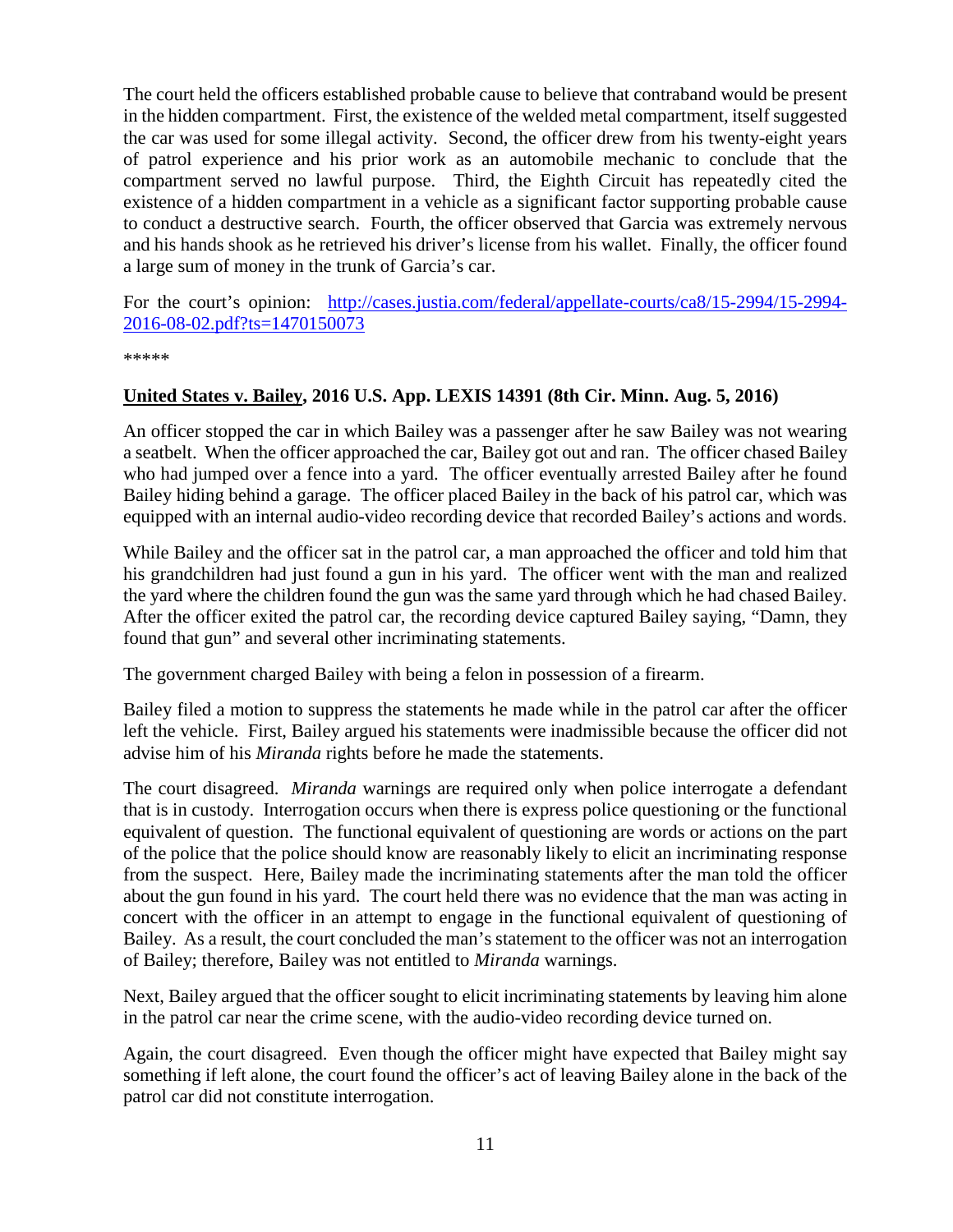For the court's opinion: [http://cases.justia.com/federal/appellate-courts/ca8/15-3591/15-3591-](http://cases.justia.com/federal/appellate-courts/ca8/15-3591/15-3591-2016-08-05.pdf?ts=1470411082) [2016-08-05.pdf?ts=1470411082](http://cases.justia.com/federal/appellate-courts/ca8/15-3591/15-3591-2016-08-05.pdf?ts=1470411082)

\*\*\*\*\*

#### <span id="page-11-0"></span>**United States v. Faler, 2016 U.S. App. LEXIS 14575 (8th Cir. Iowa Aug. 9, 2016)**

The manager of an apartment complex called 911 and requested that police remove Faler from the complex because he was not a registered resident, and because the manager believed him to be a danger to the children in the complex. After verifying the manager's information from the 911 call and discovering that Faler was a registered sex offender, officers went to the apartment where Faler was living with Michael Parks.

An officer knocked on the door and Parks answered. Parks initially denied that Faler was in the apartment. However, as the officers continued talking with Parks, Faler stepped out from a back room and into view of the officers. One of the officers then asked Parks, "Mind if we come in?" In response, Parks opened the door wider, and moved out of the way. The officers entered the apartment where they interviewed Faler. The officers arrested Faler after they determined he was in violation of his sex offender registration requirements. As the officers were escorting Faler to their patrol car, Faler asked the officers to retrieve his medication from a backpack in the apartment. Inside the backpack, officers found pictures of Faler with little boys in "compromising positions," and a thumb drive. Officers obtained a warrant, searched the thumb drive, and discovered videos and images of Faler sexually abusing children.

The government charged Faler with production of child pornography.

Faler filed a motion to suppress the evidence found in his backpack, claiming the officers violated the *Fourth Amendment* by entering the apartment without Parks' consent. Faler argued it was only because of this unlawful entry that the officers arrested him and eventually discovered evidence in his backpack.

The court disagreed. Officers may enter a residence if they receive voluntary consent from a person, such as Parks, who has authority over the residence. In addition, voluntary consent may be express or implied. To determine if a person has impliedly consented, the court must determine if a person's actions would have caused a reasonable person to believe that he consented. In this case, when Faler came out of a back room and into the officers' view, Parks motioned toward Faler and stepped aside so the officers could enter the apartment. The court noted that in other cases the Eighth Circuit has held that gestures and actions like those made by Parks in response to the officer's request constituted implied consent. Consequently, the court concluded the officer's entry into the apartment was lawful, as was the discovery of the evidence in the backpack.

For the court's opinion: [http://cases.justia.com/federal/appellate-courts/ca8/15-3725/15-3725-](http://cases.justia.com/federal/appellate-courts/ca8/15-3725/15-3725-2016-08-09.pdf?ts=1470756655) [2016-08-09.pdf?ts=1470756655](http://cases.justia.com/federal/appellate-courts/ca8/15-3725/15-3725-2016-08-09.pdf?ts=1470756655)

\*\*\*\*\*

#### <span id="page-11-1"></span>**United States v. Fields, 2016 U.S. App. LEXIS 14576 (8th Cir. Mo. Aug. 9, 2016)**

Officers were conducting surveillance at the funeral of the victim of an unsolved homicide at the request of the victim's family. After the funeral ended, a plainclothes officer saw four men get out of vehicle and enter the funeral home. The men exited after a few minutes and walked back to the parked vehicle. A few minutes later, Fields and one of the men walked back to the funeral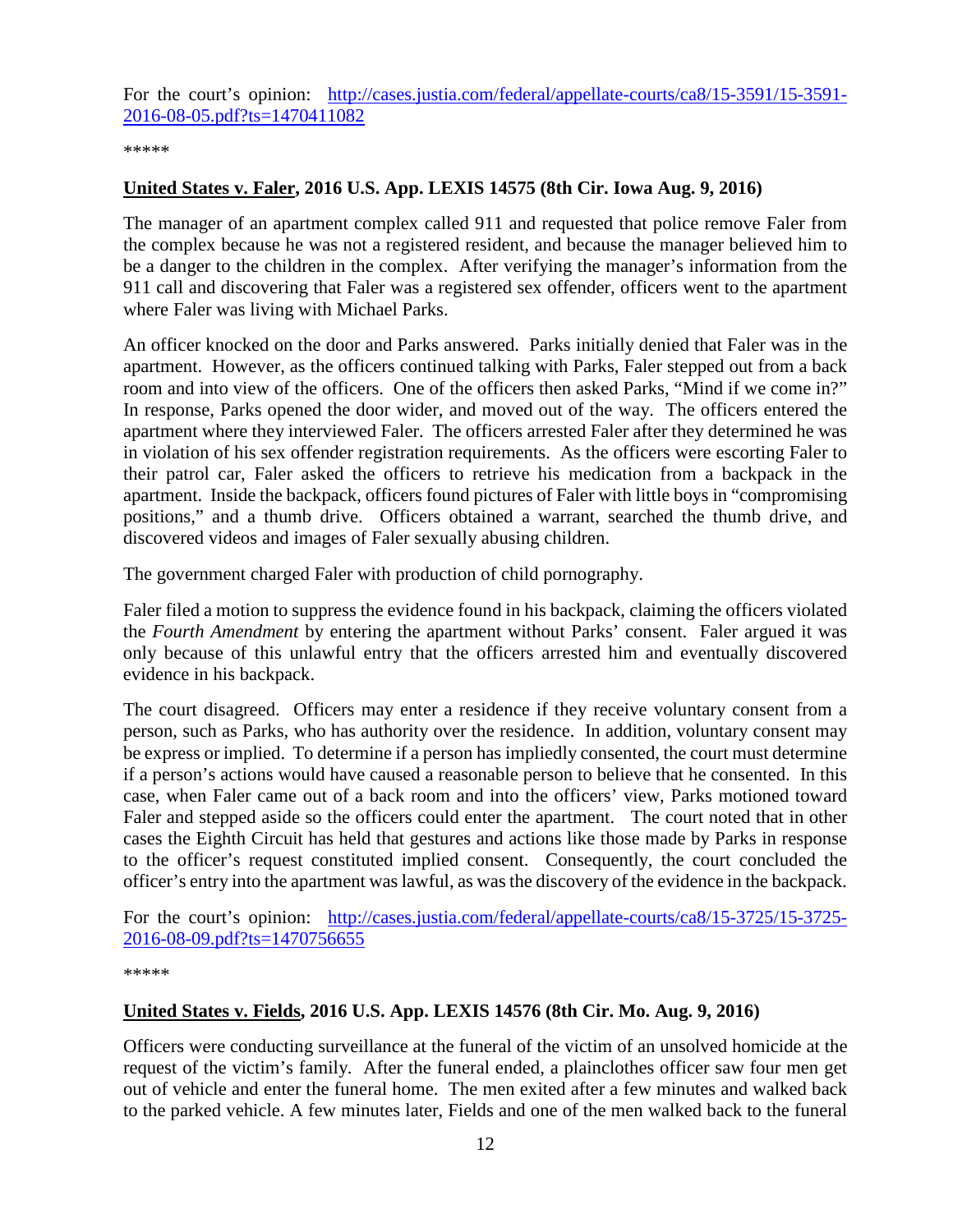home and went inside again. Fields and the man exited after a few minutes and stood on opposite sides of the doorway, outside the funeral home, for approximately fifteen minutes. A funeral home employee telephoned one of the officers and told the officer that the family did not know the two men and were afraid for their safety. In response, a uniformed officer approached Fields and saw a bulge on Field's right hip consistent with a gun. The officer asked Fields if he was armed and Fields responded, "Yes" and nodded in the direction of the bulge. The officer handcuffed Fields, frisked him, and seized a loaded handgun from his waistband. The government charged Fields with being a felon in possession of a firearm.

Fields argued the firearm should have been suppressed. Fields claimed the officer did not have reasonable suspicion he was engaged in criminal activity to justify the *Terry* stop which led to the discovery of the firearm in his waistband.

The court disagreed. The court found the actions of the four men suspicious, especially at a funeral for the victim of an unsolved homicide where the victim's family requested a police presence and the family did not know the identities of the men. In addition, when the officer approached Fields, he saw a bulge on Field's hip consistent with a concealed firearm. Under these circumstances, the court held the officer had reasonable suspicion to conduct a *Terry* stop of Fields. After Fields admitted to the officer that he was armed, the court held it was reasonable for the officer to frisk Fields to retrieve the firearm.

For the court's opinion: [http://cases.justia.com/federal/appellate-courts/ca8/15-2276/15-2276-](http://cases.justia.com/federal/appellate-courts/ca8/15-2276/15-2276-2016-08-09.pdf?ts=1470756650) [2016-08-09.pdf?ts=1470756650](http://cases.justia.com/federal/appellate-courts/ca8/15-2276/15-2276-2016-08-09.pdf?ts=1470756650)

\*\*\*\*\*

#### <span id="page-12-0"></span>**United States v. Camberos-Villapuda, 2016 U.S. App. LEXIS 14831 (8th Cir. S.D. Aug. 12, 2016)**

Officers received a tip that someone would be delivering drugs to a home in a particular neighborhood. In response, officers conducted surveillance of the area. While walking down an alley in the neighborhood, an officer heard a grinding noise coming from the backyard of a residence. From the alley, the officer saw a man, later identified as Camberos, using a flashlight to work under a vehicle. The officer watched Camberos for approximately fifteen to twenty minutes, as he appeared to be grinding on an area underneath the passenger side of the car. During this time, the officer saw Camberos enter the home briefly, and then return to work on the vehicle. Based on his training and experience, the officer suspected Camberos was constructing a hidden compartment in which drugs and firearms could be concealed.

The officer walked onto the property with three back-up officers and approached Camberos. When an officer asked Camberos what he was doing, Camberos denied that he was working on the vehicle. However, Camberos later claimed that he was repairing the vehicle's wheel bearings. Camberos also told the officers that he did not know who owned the vehicle. The officers checked the vehicle's license plates and determined that Camberos was not the registered owner. Camberos also told the officers that he had not been inside the house and did not know who lived there. Camberos then told the officers that no one was inside the house, but later said that other people were inside.

At that point, one of the officers looked underneath the vehicle and found a hidden compartment in the area where Camberos had been working. Also, because of Camberos' conflicting accounts as to whether or not other people were inside the house, the officers decided to secure the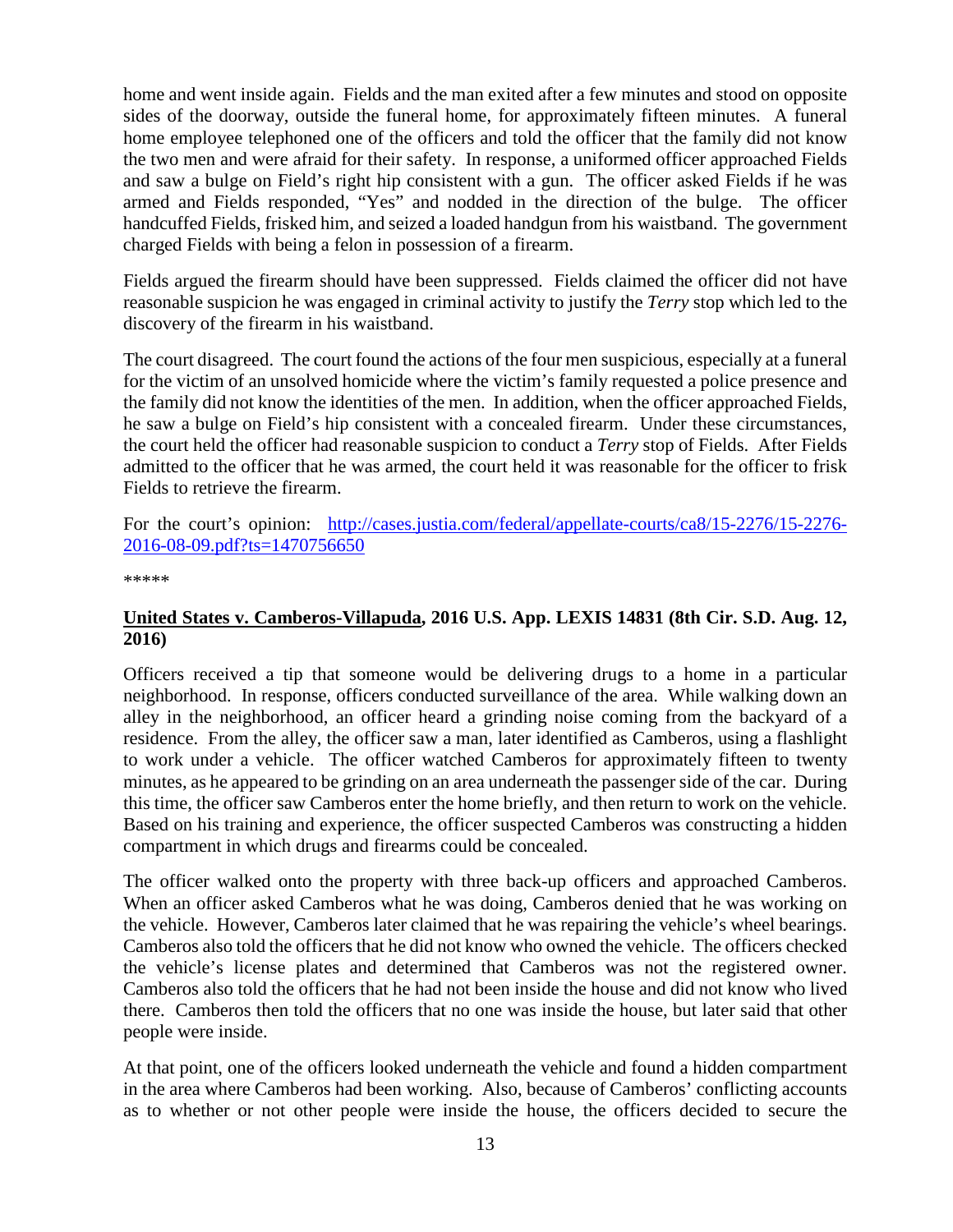residence. The officers entered the house and saw methamphetamine and drug paraphernalia. After securing the house, the officers obtained a warrant to search the house and discovered firearms, methamphetamine, and a large amount of cash. The government charged Camberos with conspiracy to distribute methamphetamine.

Camberos argued that the officers violated the *Fourth Amendment* when they entered his property without a warrant, looked around and under his vehicle, and then entered his house.

The court disagreed. In order to claim a valid *Fourth Amendment* violation, a person must demonstrate that he possessed a legitimate expectation of privacy in the locations searched. When a person voluntarily abandons his interest in property, however, he relinquishes any expectation of privacy and may not challenge a search of that property based on an alleged violation of the *Fourth Amendment*.

In this case, the court held that Camberos voluntarily abandoned his interests in the vehicle and the house. Camberos denied owning the vehicle, told the officers he did not know who owned it, and offered conflicting accounts as to whether he was working on it. In addition, Camberos corroborated Camberos' statement about the vehicle by determining that it was registered to someone else. Concerning the house, Camberos told the officers he did not live there, he had not been inside, and did not know who lived there.

For the court's opinion: [http://cases.justia.com/federal/appellate-courts/ca8/15-3313/15-3313-](http://cases.justia.com/federal/appellate-courts/ca8/15-3313/15-3313-2016-08-12.pdf?ts=1471015903) [2016-08-12.pdf?ts=1471015903](http://cases.justia.com/federal/appellate-courts/ca8/15-3313/15-3313-2016-08-12.pdf?ts=1471015903)

\*\*\*\*\*

#### <span id="page-13-0"></span>**United States v. Rodriguez, 2016 U.S. App. LEXIS 15649 (8th Cir. Neb. Aug. 25, 2016)**

Officers went to Rodriguez's house to conduct a knock and talk interview because they suspected he was growing marijuana inside the house. When the officers knocked on the front door, Rodriguez opened the door and stepped outside onto the porch. One of the officers introduced himself and asked Rodriguez if they could step inside the house so the officers could ask him some questions. When Rodriguez asked the officer what he wanted to discuss, the officer told Rodriguez they were conducting an investigation related to the manufacturing of marijuana and that if nothing was going on inside the house, the officers would leave. Rodriguez did not verbally respond to the officer's comments, but instead immediately turned and entered the house. The officers followed Rodriguez inside, and Rodriguez did not object to their entry. Once inside the house the officers smelled the overwhelming odor of marijuana. When the officers conducted a protective sweep of the house, they saw marijuana plants, bags of marijuana, and an AK-47. The officers then obtained a warrant to search Rodriguez's house and seized over twenty firearms and evidence of a marijuana-growing operation. The government charged Rodriguez with a variety of firearm and drug offenses.

Rodriguez filed a motion to suppress the evidence seized from his house. Rodriguez argued he did not consent to the officers' warrantless entry and there was no lawful justification for the protective sweep.

The district court agreed and suppressed the evidence, concluding that Rodriguez did not consent to the officers' entry. Consequently, the court did not determine whether the protective sweep was lawful. The government appealed.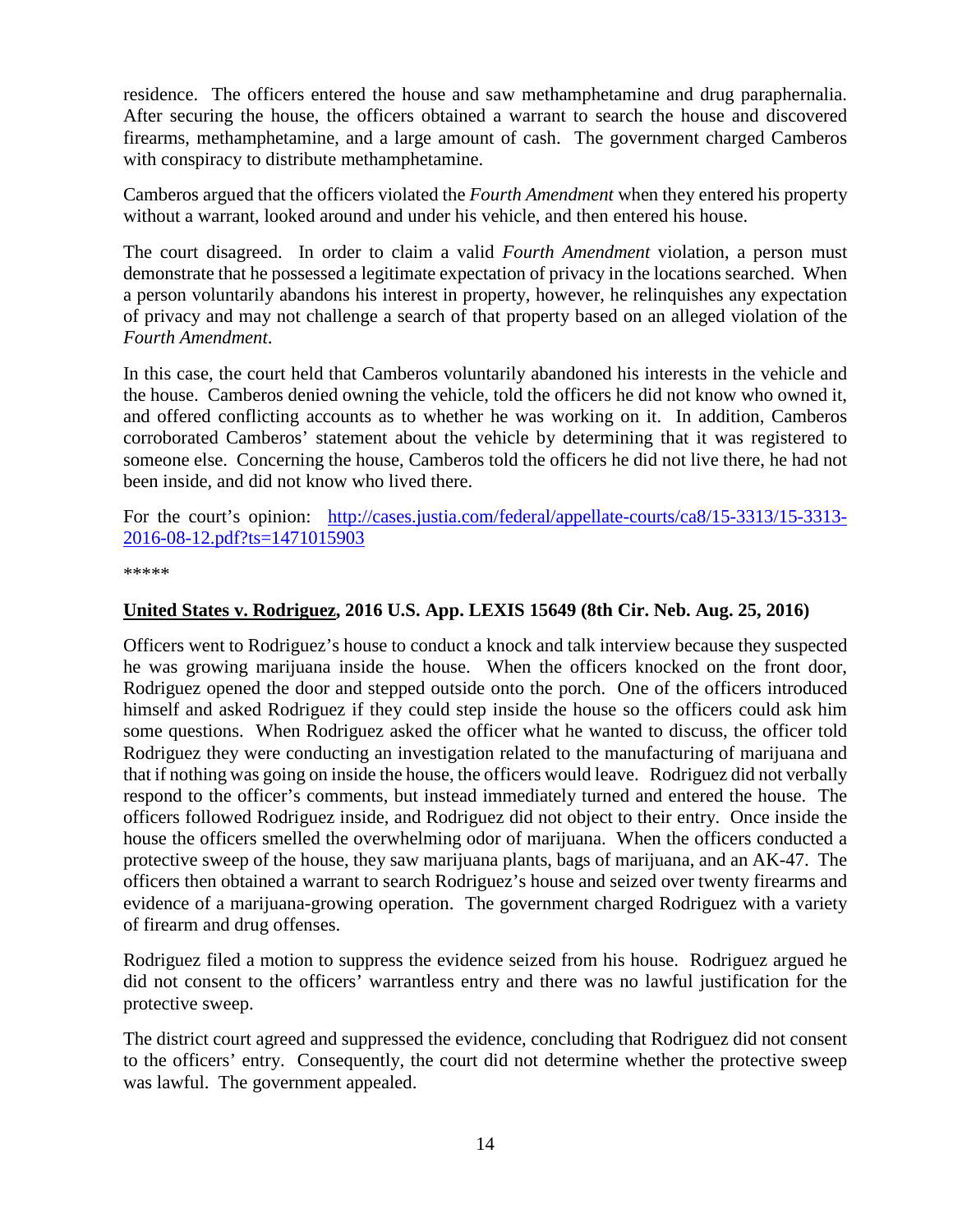The Court of Appeals reversed the district court concerning issue of Rodriguez's consent. First, the court noted that a person may give valid consent to search as long as the consent is given voluntarily. In addition, consent may be expressly given or implied by the person's words, gestures, or conduct. Here, the court held it was reasonable for the officers to believe Rodriguez consented to their entry based on his behavior. Although Rodriguez did not expressly consent to the officers' entry, verbally or non-verbally, he did not try to close the front door or protest when the officers followed him into the house. In addition, when the officer asked Rodriguez if they could step inside the house to speak, Rodriguez immediately opened the door wider with one hand and walked inside with his back to the officers. The court concluded an objectively reasonable officer could interpret that series of actions as an invitation to enter.

Because the district court never determined whether the protective sweep was lawful, the Court of Appeals remanded the case for the district court to decide that issue.

For the court's opinion: [http://cases.justia.com/federal/appellate-courts/ca8/15-2723/15-2723-](http://cases.justia.com/federal/appellate-courts/ca8/15-2723/15-2723-2016-08-25.pdf?ts=1472139060) [2016-08-25.pdf?ts=1472139060](http://cases.justia.com/federal/appellate-courts/ca8/15-2723/15-2723-2016-08-25.pdf?ts=1472139060)

\*\*\*\*\*

#### <span id="page-14-0"></span>**United States v. Arnold, 2016 U.S. App. LEXIS 16087 (8th Cir. Ark. Aug. 31, 2016)**

Police officers developed reasonable suspicion that Johnson, a suspect in two armed bank robberies, was fleeing from the second robbery in gray Ford Taurus. Officers located the Taurus and followed the vehicle as it exited an interstate highway. At the same time, other officers blocked the road in front of the Taurus with marked police cars. The Taurus and a black Honda that had been travelling in front of the Taurus were stopped at the roadblock. The officers confronted Johnson who told them that the occupants of the black Honda were also involved in the bank robbery. The Honda contained two occupants, a female driver and the defendant, Arnold. Within five or six minutes of stopping the black Honda, the officers suspected Arnold and the female driver were involved in the second robbery with Johnson. In addition, the officers discovered that Arnold had an outstanding arrest warrant. The officers arrested Johnson, Arnold, and the female driver. The officers later searched the female and discovered she had \$3,200 in her possession.

The government charged Arnold and Johnson with conspiracy to commit bank robbery.

Arnold filed a motion to suppress the cash found on the female driver of the Honda and statements he made to the officers after his arrest. Arnold argued the officers violated the *Fourth Amendment* because they did not have reasonable suspicion or probable cause to stop the black Honda.

The court held the police roadblock was reasonable under the *Fourth Amendment*, even when at the time of the stop, the officers did not have individualized suspicion the occupants of the black Honda were involved in criminal activity. First, the officers had reliable information that implicated Johnson in two armed bank robberies, indicating that he was fleeing from the second robbery. Second, the officers knew the roadblock was likely to be effective because they had a description of Johnson's vehicle and knew the route he was travelling. Third, the public interest advanced by the roadblock outweighed Arnold's individual *Fourth Amendment* interests. Finally, only five or six minutes elapsed from the time Arnold was stopped at the roadblock until the officers identified him as a suspect in the second bank robbery and discovered the existence of an outstanding warrant for his arrest.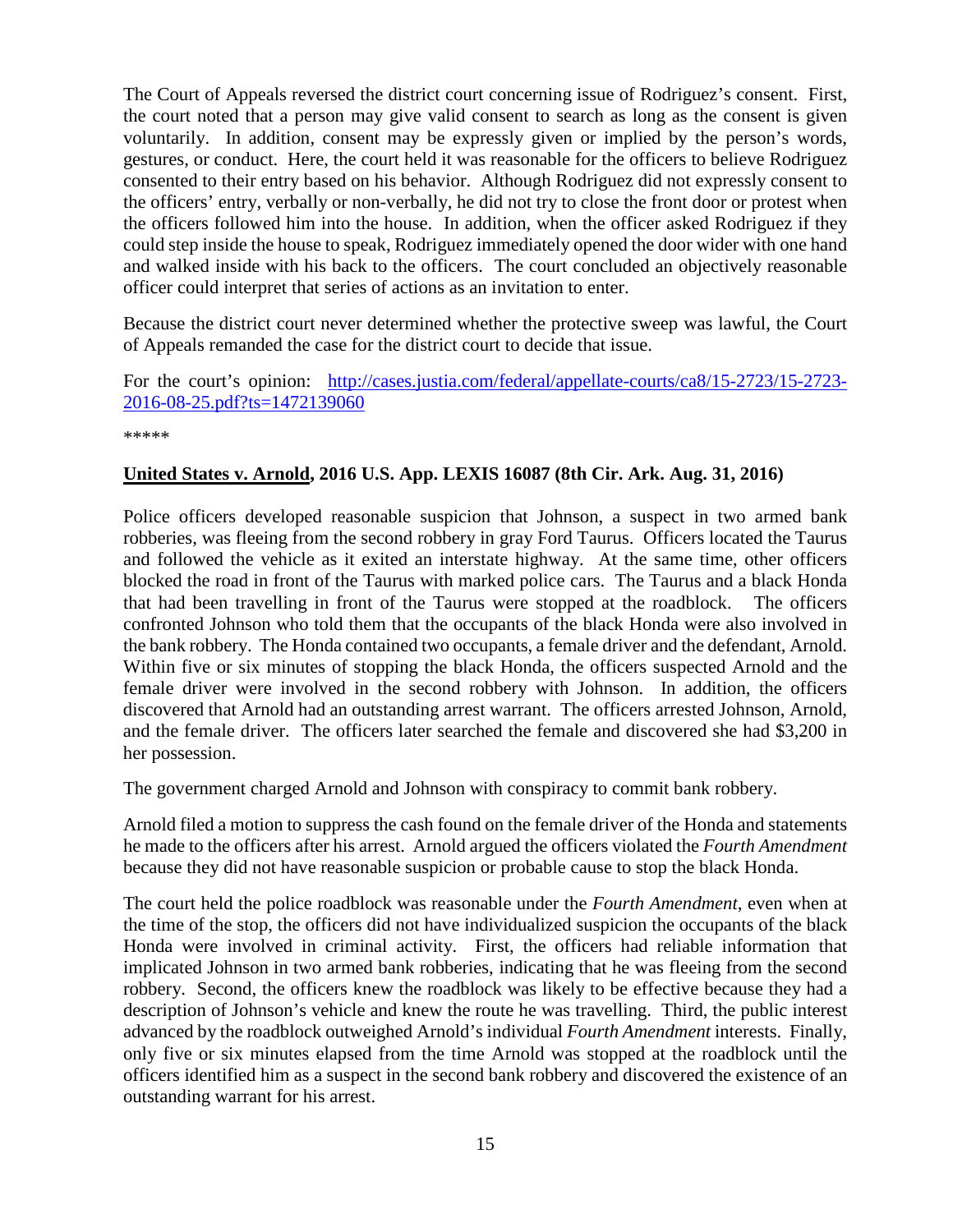For the court's opinion: [http://cases.justia.com/federal/appellate-courts/ca8/15-3697/15-3697-](http://cases.justia.com/federal/appellate-courts/ca8/15-3697/15-3697-2016-08-31.pdf?ts=1472657460) [2016-08-31.pdf?ts=1472657460](http://cases.justia.com/federal/appellate-courts/ca8/15-3697/15-3697-2016-08-31.pdf?ts=1472657460)

\*\*\*\*\*

# <span id="page-15-0"></span>**Tenth Circuit**

#### <span id="page-15-1"></span>**United States v. Ackerman, 2016 U.S. App. LEXIS 14411 (10th Cir. Kan. Aug. 5, 2016)**

Ackerman's internet service provider (ISP), AOL, uses an automated filter designed to prevent the transmission of child pornography. After AOL's filter identified one of four images attached to an email sent by Ackerman as child pornography, AOL forwarded a report to the National Center for Missing and Exploited Children (NCMEC) through an online cyber tip line as required by federal law. AOL's report included Ackerman's email and the four attached images. AOL did not open Ackerman's email or any of the attached images.

A NCMEC analyst opened Ackerman's email, viewed each of the attached images and confirmed that all four images appeared to be child pornography. NMEC contacted law enforcement and the government subsequently charged Ackerman with possession and distribution of child pornography.

Ackerman argued the warrantless search of his email and attachments by the NCMEC analyst violated the *Fourth Amendment*.

The first issue before the court was whether the *Fourth Amendment* applied to NCMEC. The *Fourth Amendment* protects against unreasonable searches conducted by the government or its agents, not private parties.

The court held that NCMEC qualified as a governmental entity for *Fourth Amendment* purposes. Even though NCMEC is incorporated, its two primary authorizing statutes, *18 U.S.C. § 2258A and 42 U.S.C. § 5773(b)*, mandate its collaboration with federal, state, and local law enforcement agencies in over a dozen different ways. For example, ISPs are required to forward emails suspected of containing child pornography to NCMEC, and NCMEC is required to maintain a CyberTipline to receive such emails. NCMEC is then allowed to review the emails and is required to report possible child sexual exploitation violations to the government.

Next, the court had to determine whether a *Fourth Amendment* search occurred. It was undisputed that NCMEC opened Ackerman's email and viewed each of the four attached images. However, the government argued NCMEC's warrantless search followed a lawful private search by AOL; therefore, any expectation of privacy Ackerman had in the email or attachments no longer existed.

The court disagreed. First, the court held the private-search doctrine did not apply. Here, AOL never opened Ackerman's email or any of the attached images. AOL's filter simply determined the hash value on one of the attached images matched the hash value of a known child pornography image. When NCMEC opened Ackerman's email and viewed all four attached images, it exceeded the scope of any search conducted by AOL. Second, the court questioned the continued viability of the private-search doctrine in light of the United States Supreme Court decision in *[United States](https://www.supremecourt.gov/opinions/11pdf/10-1259.pdf) v. Jones*.

Finally, the court noted the district court did not determine whether the third-party doctrine applied. The Supreme Court has held that individuals do not have a reasonable expectation of privacy in materials they share with third parties such as banks or telephone companies. However,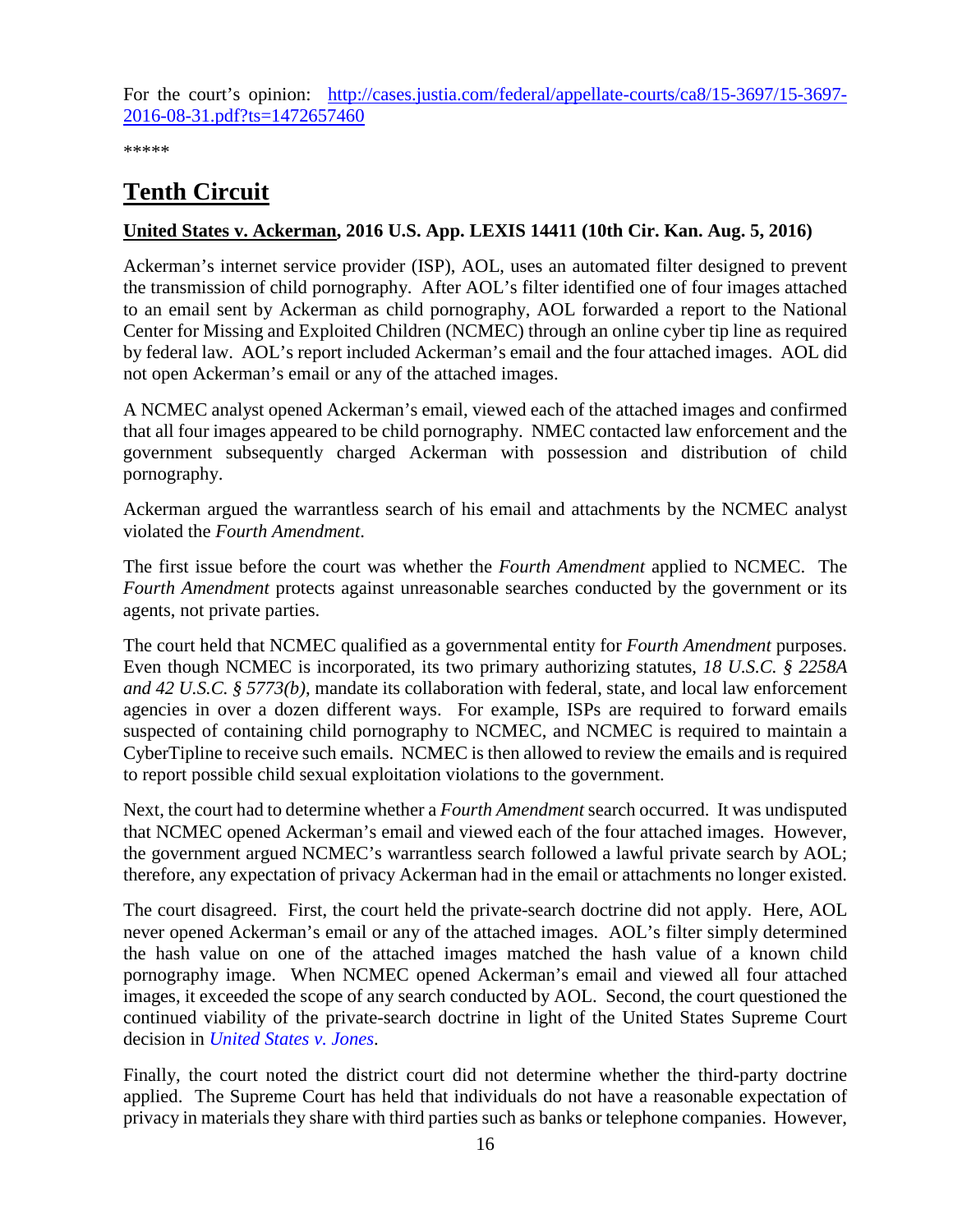lower courts have only begun to consider whether the third party doctrine should be extended to emails where the subscriber relies on a commercial ISP to deliver them. Consequently, the court remanded the case to the district court to determine if Ackerman had a reasonable expectation of privacy in emails he sent through AOL.

For the court's opinion: [http://cases.justia.com/federal/appellate-courts/ca10/14-3265/14-3265-](http://cases.justia.com/federal/appellate-courts/ca10/14-3265/14-3265-2016-08-05.pdf?ts=1470420071) [2016-08-05.pdf?ts=1470420071](http://cases.justia.com/federal/appellate-courts/ca10/14-3265/14-3265-2016-08-05.pdf?ts=1470420071)

\*\*\*\*\*

#### <span id="page-16-0"></span>**Vasquez v. Lewis, 2016 U.S. App. LEXIS 15424 (10th Cir. Kan. Aug. 23, 2016)**

Officers in Kansas stopped Vasquez's car because they could not read Vasquez's temporary tag, which was taped to the inside of the car's tinted rear window. After issuing Vasquez a warning, the officers requested consent to search Vasquez's car. When Vasquez refused, the officers detained Vasquez for approximately fifteen-minutes until an officer with a drug dog arrived. The officers eventually searched Vasquez's car but did not discover any illegal items.

Vasquez filed a lawsuit against the officers arguing they violated his *Fourth Amendment* rights by detaining him and searching his car after he refused consent to search.

The officers filed a motion for summary judgment based on qualified immunity. The district court granted the officers' motion, holding that the officers did not violate clearly established law. Vasquez appealed.

The Tenth Circuit Court of Appeals reversed the district court. First, the court stated that it has repeatedly admonished law enforcement that once an officer has been assured that a temporary tag is valid, he should explain to the driver the reason for the initial stop and allow the driver to continue on his way without requiring the driver to produce his license and registration.

Second, the court noted the officers argued the following factors justified their warrantless search of Vasquez's car:

(1) Vasquez was driving alone late at night; (2) he was travelling on I-70, "a known drug corridor"; (3) he was from Colorado and was driving from Aurora, Colorado, "a drug source area"; (4) the back seat did not contain items the officers expected to see in the car of someone moving across the country; (5) the items in his back seat were covered and obscured from view; (6) he had a blanket and pillow in his car; (7) he was driving an older car, despite having insurance for a newer one; (8) there were fresh fingerprints on his trunk; and (9) he seemed nervous.

The court found it troubling that the officers relied heavily on Vasquez's status as a resident of Colorado, because Colorado is known to be home to medical marijuana dispensaries, to establish justification for the search. The court agreed with other circuits that have concluded the state of residence of a detained motorist is an "extremely weak factor at best because interstate motorists have a better than equal chance of traveling from a source state to a demand state." In addition, the court cautioned officers that:

It is time to abandon the pretense that state citizenship is a permissible basis upon which to justify the detention and search of out-of-state motorists, and time to stop the practice of detention of motorists for nothing more than an out-of-state license plate.